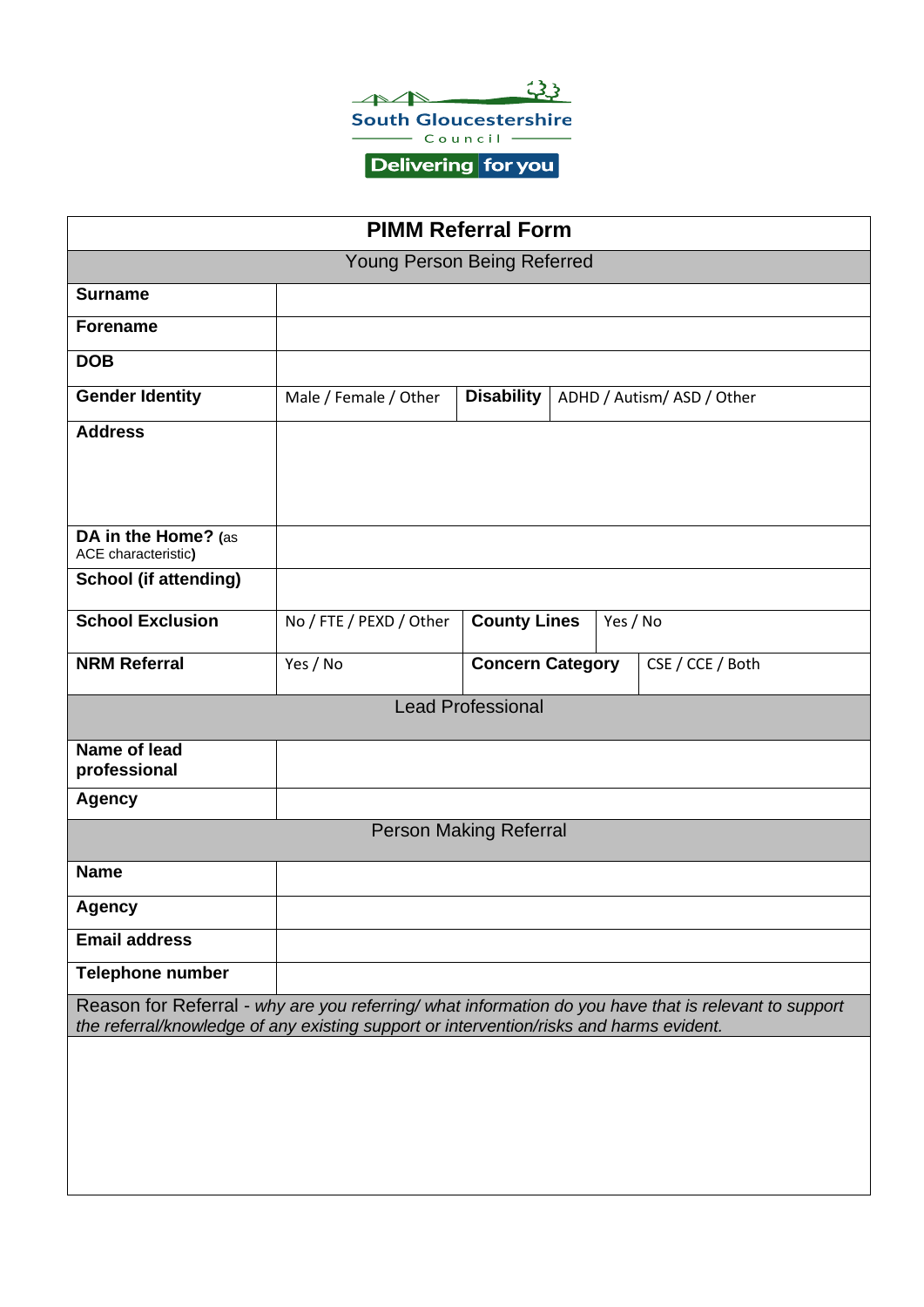

Expectations for Referral